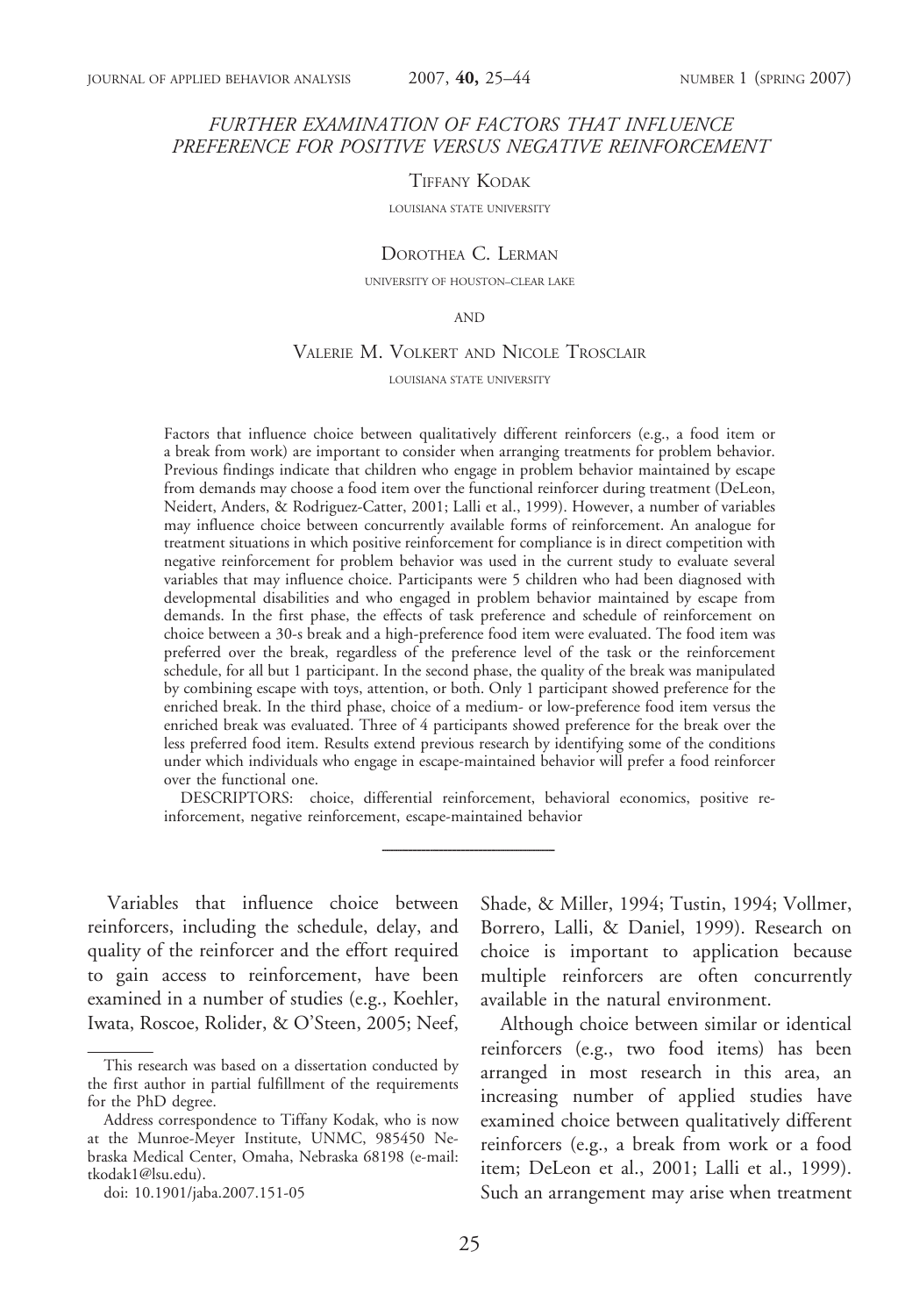is implemented with less than perfect integrity. For example, the teacher of a child with developmental disabilities may deliver praise and food reinforcers for completing tasks but permit escape from the task for disruptive behavior.

In Lalli et al. (1999), the effects of positive and negative reinforcement on problem behavior and compliance were examined with 5 children who engaged in problem behavior maintained by escape from demands. Treatment consisted of providing either negative reinforcement (i.e., a break from the task) or food for compliance while problem behavior continued to produce escape. Treatment with the food item was associated with greater reductions in problem behavior and higher levels of compliance than treatment with the functional reinforcer, even though escape was available for problem behavior. Thus, the participants chose the food reinforcer over the functional reinforcer when both were concurrently arranged.

The use of food reinforcers for appropriate behavior with children who engage in escapemaintained behavior has some advantages over the use of the functional reinforcer (escape) in classroom settings. For example, food can be delivered relatively quickly on rich schedules of reinforcement while the child continues to engage in academic tasks. Frequent breaks from a task may be impractical to implement and limit the child's participation in ongoing classroom activities. Nonetheless, food reinforcers must compete with escape for problem behavior when it is difficult for teachers to implement escape extinction with integrity. Examining variables that influence preference for food reinforcers over escape is important to maximize the likelihood of compliance with academic tasks when problem behavior continues to produce the functional reinforcer.

Although results of Lalli et al. (1999) suggested that some children prefer food over escape from demands, a number of variables may influence choice between these reinforcers during tasks. DeLeon et al. (2001), for example, examined choice between food and escape under increasing schedule requirements with a child who engaged in problem behavior maintained by escape. The participant was required to complete a number of tasks to choose between a food item or a break, while problem behavior no longer produced escape. The participant chose the food item more often than the break under low schedule requirements. However, preference switched to the negative reinforcer when the participant was required to complete 10 tasks before receiving the opportunity to choose a reinforcer. The authors hypothesized that the larger work requirement functioned as an establishing operation (EO) by momentarily altering the reinforcing value of the break. However, only 1 individual participated in the study. Thus, more research is warranted to evaluate choice between a break and food under increasing schedule requirements.

Further research also is needed on factors that may interact with the reinforcement schedule to alter choice between reinforcers. For example, in DeLeon et al. (2001), the relative value of escape versus food under the thin reinforcement schedule may have depended on the preference level of the task. Certain types of tasks may be more aversive than others, even though multiple tasks may be associated with problem behavior. Results of several studies indicate that individuals with developmental disabilities will engage in higher levels of problem behavior when required to complete less preferred tasks (Foster-Johnson, Ferro, & Dunlap, 1994; Vaughn & Horner, 1997). For example, Vaughn and Horner compared rates of problem behavior when participants were required to complete high- and low-preference tasks. Although both tasks produced some problem behavior, the low-preference tasks were associated with much higher rates of problem behavior. Thus, relative to food reinforcement,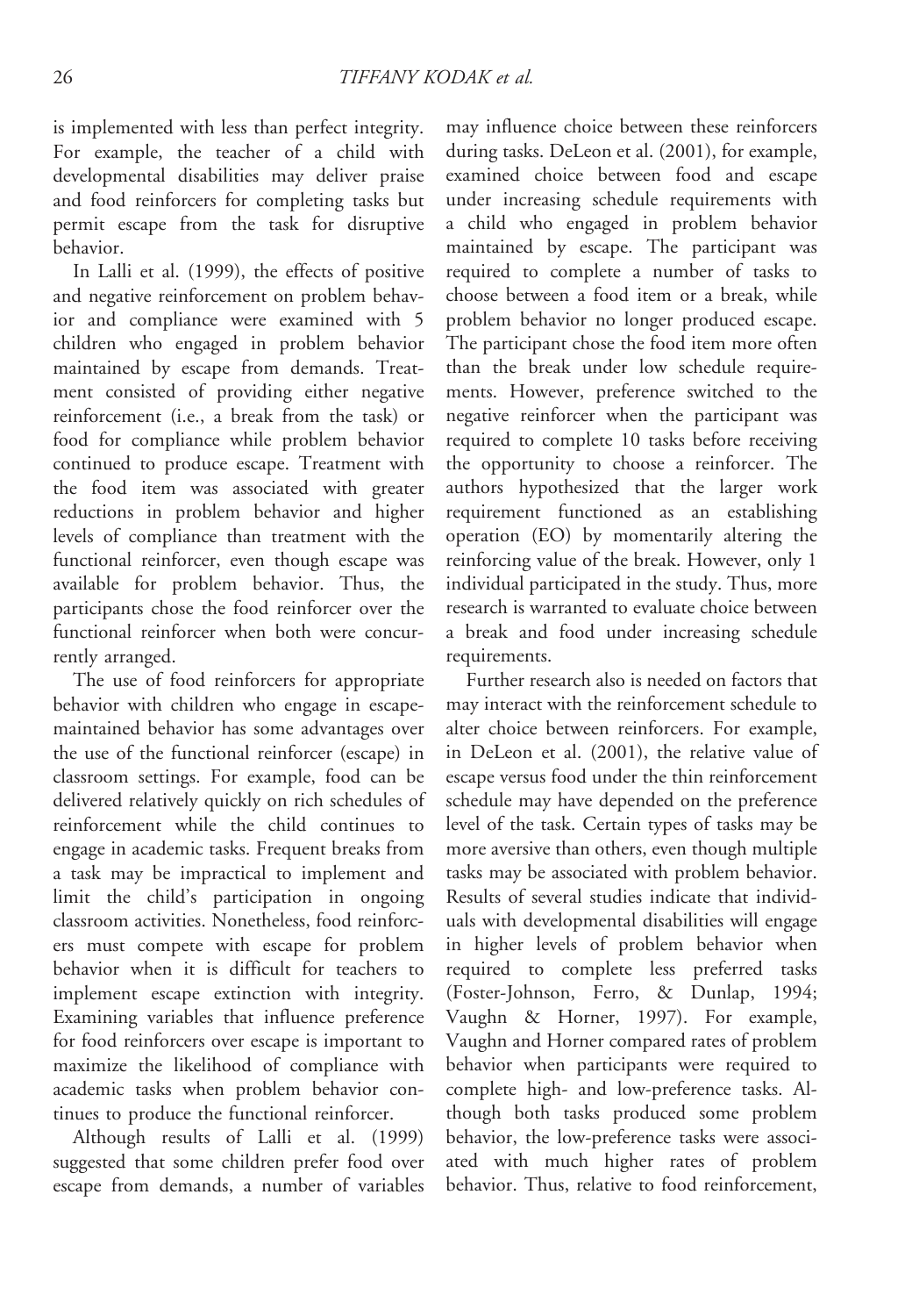a break from some tasks (more aversive, less preferred, or both) may be more valuable than a break from other tasks as the schedule requirement increases.

The quality of the break and food item in the DeLeon et al. (2001) and Lalli et al. (1999) studies also may have influenced choice between reinforcers. In both studies, a highly preferred food reinforcer was available concurrently with a break alone (i.e., no attention or toys were available during the break). Previous research has shown that children with escape-maintained behavior may prefer escape to an enriched environment (i.e., a break with toys) over escape alone (Golonka et al., 2000; Zarcone, Fisher, & Piazza, 1996). In Golonka et al., for example, treatment for negatively reinforced problem behavior was more effective when compliance produced an enriched break rather than a break alone. Both participants also chose the enriched break more often when the breaks were available concurrently for task compliance. Results of Pizza et al. (1997) showed that treatment with multiple functional reinforcers (i.e., a break combined with tangible items or attention) was more effective than treatment with a single reinforcer (i.e., a break alone) for children who engaged in multiply controlled problem behavior. In the natural environment, a break from demands may be combined with access to toys or attention from adults or peers (i.e., a higher quality break). Therefore, further research should evaluate whether a more natural, higher quality form of escape alters preference for a food reinforcer over a break.

Alternatively, the quality of the food reinforcer may influence choice between reinforcers. In Lalli et al. (1999) and DeLeon et al. (2001), highly preferred food items were identified via systematic preference assessments. These food reinforcers may have been of higher quality than those typically used in the natural environment because teachers and parents are less likely to conduct systematic preference assessments when selecting food reinforcers. The extent to which choice between a food item and a break depends on the preference level of the food item should be evaluated in further research.

The purpose of this study was to extend previous research on reinforcer choice (DeLeon et al., 2001; Lalli et al., 1999) by examining how preference for either a food item or a break would be influenced by the schedule requirements, preference level of the task, and variations in the quality of the reinforcer. The methodology was arranged as an analogue of treatment situations in which both task compliance and problem behavior produce reinforcement. The primary interest of this bridge study was on reinforcer choice rather than on the treatment of problem behavior. In the first phase, DeLeon et al. was replicated and extended by evaluating choice between food and escape when reinforcement was delivered contingent on compliance to either highpreference or low-preference tasks. In the second and third phases, the quality of the break and food item was manipulated to examine how this factor influences choice under relatively thin schedules of reinforcement.

# METHOD

## Participants, Settings, and Materials

Five children, aged 4 to 8 years, participated in the study. Participants had been diagnosed with developmental disabilities, autism, or both and had been referred for the treatment of inappropriate behavior that interfered with task completion. Table 1 displays each participant's problem behavior. All of the children were reported to have some visual discrimination skills. Larry, Sam, Mary, and Scott communicated vocally using complete sentences and followed three-step instructions. Casey had been diagnosed with moderate mental retardation, communicated through gestures or by guiding people towards objects, and followed some one-step instructions (e.g., ''sit down''). None of the participants had any sensory or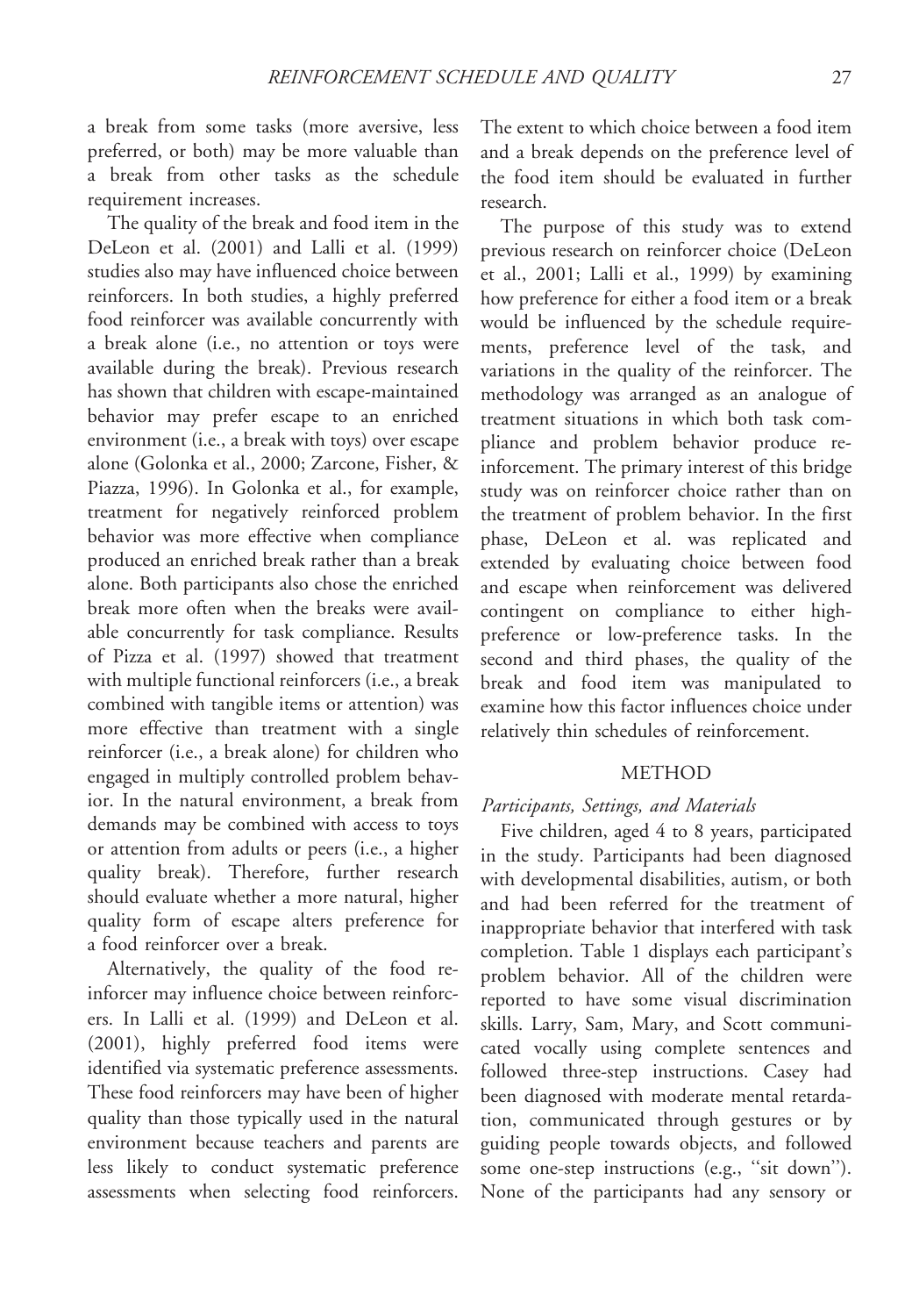| $1.4111$ , 1<br>Problem Behavior for Each Participant and Preference Assessment Results |                                                           |                                                                                                                           |                                                      |                                                                     |
|-----------------------------------------------------------------------------------------|-----------------------------------------------------------|---------------------------------------------------------------------------------------------------------------------------|------------------------------------------------------|---------------------------------------------------------------------|
| <i><b>urticipant</b></i>                                                                | Problem behavior                                          | High- and<br>low-preference foods                                                                                         | High-preference toys                                 | High- and<br>low-preference tasks                                   |
| Casey                                                                                   | Aggression, SIB                                           | Ginger cookie and Rice Chex®                                                                                              | Bumble ball <sup>®</sup> and<br>disco ball           | Putting pieces in a puzzle and<br>matching letters                  |
| Larry                                                                                   | Aggression, disruption,<br>inappropriate<br>vocalizations | Carob chip and raisin                                                                                                     | Children's book<br>and a video                       | Receptive identification of<br>colored bears and<br>stringing beads |
| Sam                                                                                     | Aggression, disruption                                    | Sour cream and onion Pringles <sup>®</sup><br>and Gummy Bears <sup>®</sup> and<br>regular Pringles <sup>®</sup> and dried | Mardi Gras beads<br>and Bumble<br>$Ball^{\circledR}$ | Receptive identification of<br>animals and letter puzzle            |

M&Ms® and dried apple Light-up snake and

apples

Fruit snack, apricot (mediumpreference food item), and strawberry juice

Table 1

physical deficits except Mary, who had been diagnosed with visual impairments. Sam began taking stimulant medication during the third phase (i.e., at Session 113). A functional analysis was conducted prior to the study to identify the variables that maintained problem behavior. Only participants whose problem behavior was maintained by escape from demands were included in the study.

All assessment and treatment sessions were conducted in an unused room at the participant's school or in therapy rooms at a university-based early intervention program for children with autism. The rooms contained a desk and chair, chairs for data collectors, and any relevant session materials. The therapist and data collectors were present during all sessions. Sessions were conducted the same time each day with each participant. All sessions were conducted prior to lunch or at least 1 hr after lunch.

## Response Measurement and Reliability

Frequency data on reinforcer choice, problem behavior, and compliance were collected via laptop computers by trained observers during all assessment and treatment sessions. Reinforcer choice was defined as pointing to or touching one of two coupons or items associated with the reinforcer after a verbal prompt. Inappropriate behavior (see Table 1) included aggression (i.e.,

hitting, pushing, scratching, pinching, and pulling hair), disruption (i.e., throwing materials, flopping, crying, and spitting), self-injury (i.e., hand biting, arm biting, and head and body hitting), and inappropriate vocalizations (i.e., whining, screaming, and saying ''no''). Compliance was defined as completing a demand within 5 s of a verbal or model prompt.

Stringing beads and shape

Peg board and receptive identification of opposites

puzzle

Mardi Gras beads and squishy ball

play tools

A second independent observer collected data during 36% to 54% of sessions for each participant. Interobserver agreement was calculated for reinforcer choice, problem behavior, and compliance by dividing the total number of occurrence agreements across consecutive 10-s intervals by the total number of occurrence agreements plus disagreements and multiplying by 100%. Mean interobserver agreement for reinforcer choice, problem behavior, and compliance across participants was 98% (range, 60% to 100%), 94% (range, 50% to 100%), and 99% (range, 90% to 100%), respectively.

# General Procedure

Preference assessments. Assessments were conducted to identify preference rankings of tangible items, food items, and tasks based on procedures described by Fisher et al. (1992) and Lattimore, Parsons, and Reid (2002). Tangible items, food items, and tasks were assessed separately. Highly preferred tangible items were included in specific

Particip

Mary SIB, inappropriate

Scott Aggression, disruption, inappropriate vocalizations

vocalizations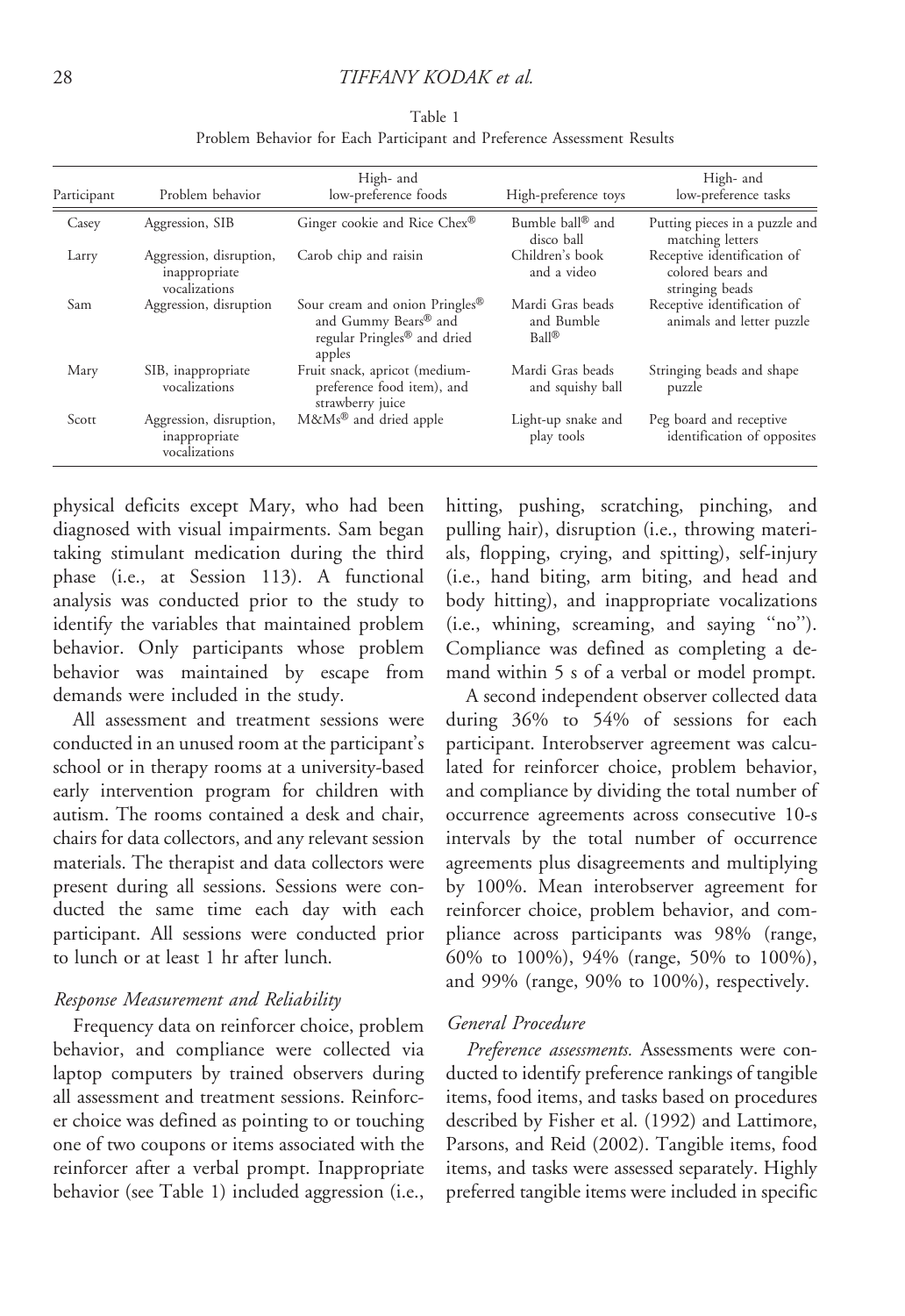conditions of the functional analysis and in Phases 2 and 3. The highest ranked food items were used in certain conditions of the functional analysis and during all phases of the study. The lowest ranked food items were used in Phase 3 (a medium-preference food item also was evaluated for Mary in Phase 3). The task preference assessment included tasks that were delivered during the demand condition of the functional analysis. During each trial of the task preference assessment, two tasks were placed in front of the participant, and the participant was instructed to "pick one." When the participant pointed to or touched one task, the nonchosen task was removed, and the participant was prompted to complete three responses from the task that was chosen. For example, if stringing beads was selected, the participant was required to string three beads. Problem behavior was exposed to extinction during preference assessment trials. The task that the participant chose most often was designated the high-preference task; the task that was chosen least often was designated the low-preference task. High- and low-preference tasks were used in Phase 1. Table 1 displays the results of the preference assessments conducted with each participant. Additional preference assessments (i.e., multiple stimulus without replacement) were conducted throughout the study with various participants (i.e., Sam, Larry, and Scott; see further discussion below) based on procedures described by DeLeon and Iwata (1996).

Functional analysis. A functional analysis of problem behavior was conducted based on procedures described by Iwata et al. (1994). Functional analysis conditions included attention, demand, toy play, tangible, and no interaction (Casey and Mary only). Sessions (10 min each) were randomly alternated in a multielement design. Additional assessments (i.e., pairwise comparisons) were conducted with Sam and Scott to clarify functional analysis results. A pairwise comparison of food and toy play conditions was conducted with all participants to determine if

access to food was a functional reinforcer for problem behavior. During the food condition, participants were given presession access to a highly preferred food. Food was removed at the beginning of the session and returned for 20 s contingent on the target behavior.

Discrimination training. Prior to baseline, the participant was taught to discriminate between two coupons (Sam, Scott, and Larry) or two three-dimensional items (Mary and Casey) and to touch the coupons or items to obtain the designated reinforcer. Coupons were used for participants whose teachers reported that they could discriminate among different pictures. Items were used for participants who did not reportedly possess such discrimination skills. If three-dimensional items were used, one item represented the break (e.g., a timer) and the other item represented the food (e.g., a bag of food). During discrimination training, the therapist physically guided the participant to choose one coupon or item and delivered the consequence associated with the coupon or item (i.e., either a 30-s break from discrimination training or a small piece of food). After physically guiding the participant to pick each coupon or item a minimum of five times, the therapist required the participant to comply with one instruction (e.g., string one bead) and then permitted the participant to choose between the two coupons or items. This procedure was conducted a minimum of three times. The therapist then asked the child to point to or say the coupon or item associated with either a break or food item. If the child could accurately perform this activity twice for each coupon or item, discrimination training was completed. If the participant did not accurately discriminate between the coupons, discrimination training was conducted with items in place of the coupons, and training continued until the criteria above were met. Following discrimination training, probes were conducted daily prior to sessions to ensure that the participant's choice remained under dis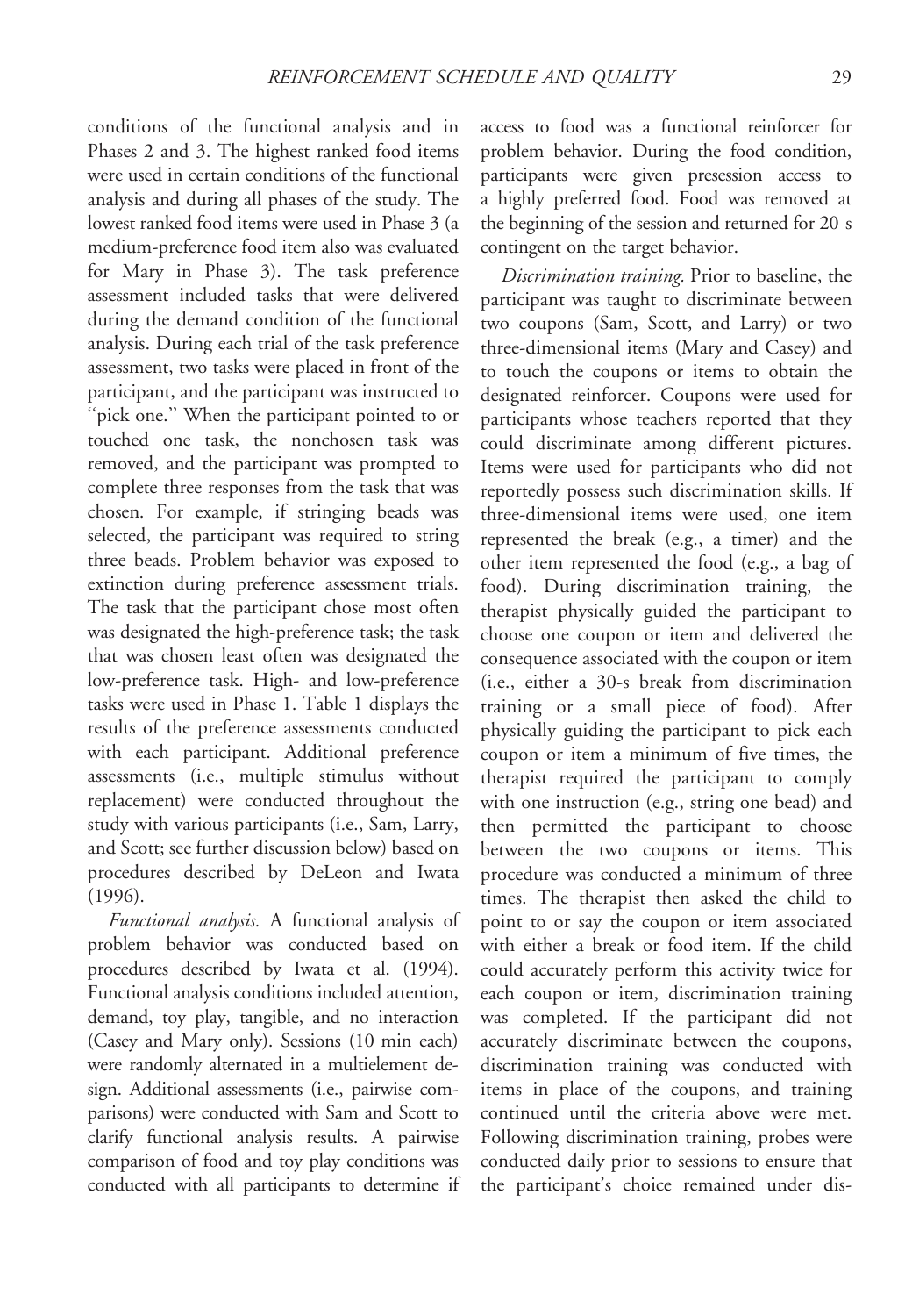criminative control of the two coupons or items. During daily probes, the therapist forced a choice for each coupon or item once and repeated the last step of discrimination training.

## Experimental Design

High-preference and low-preference tasks were alternated in a multielement design during Phase 1. The effects of the schedule on reinforcer choice also were evaluated in a reversal design in Phase 1. During Phase 2, the parameters of the break were manipulated using a reversal design. In Phase 3, the effects of reinforcer quality on choice were evaluated using a reversal design.

#### P<sub>HASE</sub> 1

## Procedure

The purpose of Phase 1 was to evaluate preference for reinforcers under increasing schedule requirements with high- versus lowpreference tasks. High- and low-preference tasks were alternated in a multielement design. During all sessions, the experimenter presented instructional trials using a graduated three-step prompting procedure (verbal, model, physical prompts). No programmed consequences were provided for problem behavior (i.e., problem behavior was exposed to extinction).

Baseline (no reinforcement). Sessions with the most and least preferred tasks were conducted a minimum of five times each. No programmed consequences were provided for compliance. Five trials were conducted during each session. The purpose of baseline was to evaluate levels of compliance and problem behavior in the absence of reinforcement for appropriate behavior.

Reinforcer choice. All procedures were the same as in baseline, but reinforcement was provided for task compliance. The participant had the opportunity to choose between two reinforcers contingent on compliance following a verbal or model prompt. The number of times the participant was required to complete the task to gain access to reinforcement was gradually increased on a fixed-ratio (FR)

schedule beginning with FR 1. Each session ended when the participant had received five opportunities to choose between reinforcers.

When the participant had complied with the required number of demands (depending on the schedule), the therapist placed both coupons or items on the table at equal distances from the participant. The therapist said, ''pick one.'' If the participant chose the snack coupon or item, the participant was given a small piece of a highly preferred food. The next demand began immediately after delivery of the food item so that the positive reinforcer was not confounded with a break from the task. If the participant chose the break coupon or item, the therapist turned away from the participant and provided a 30-s break from task demands. All participants chose a coupon or item within 5 s of the initial verbal prompt to pick one.

When reinforcer choice remained stable for at least three sessions under FR 1, the schedule was increased to FR 2. Reinforcer choice was considered stable if it varied by 20% or less from one session to the next. The schedule continued to be increased (FR 2, FR 5, FR 10, FR 20, FR 40) if choice remained stable for at least three consecutive sessions under each schedule value until preference appeared to change (e.g., switched from the food item to the break) or until the schedule reached FR 40. If preference changed at or before the schedule reached FR 40, FR 2 and the highest schedule requirement for that participant was replicated.

#### PHASE 2

## Procedure

All of the children participated in Phase 2 because results of Phase 1 indicated a preference for the food item under relatively thin reinforcement schedules (e.g., FR 20 or FR 40). The purpose of Phase 2 was to examine how preference would change if the break contained access to other positive reinforcers. Because the parameters of the break were manipulated, the conditions most likely to increase the value of the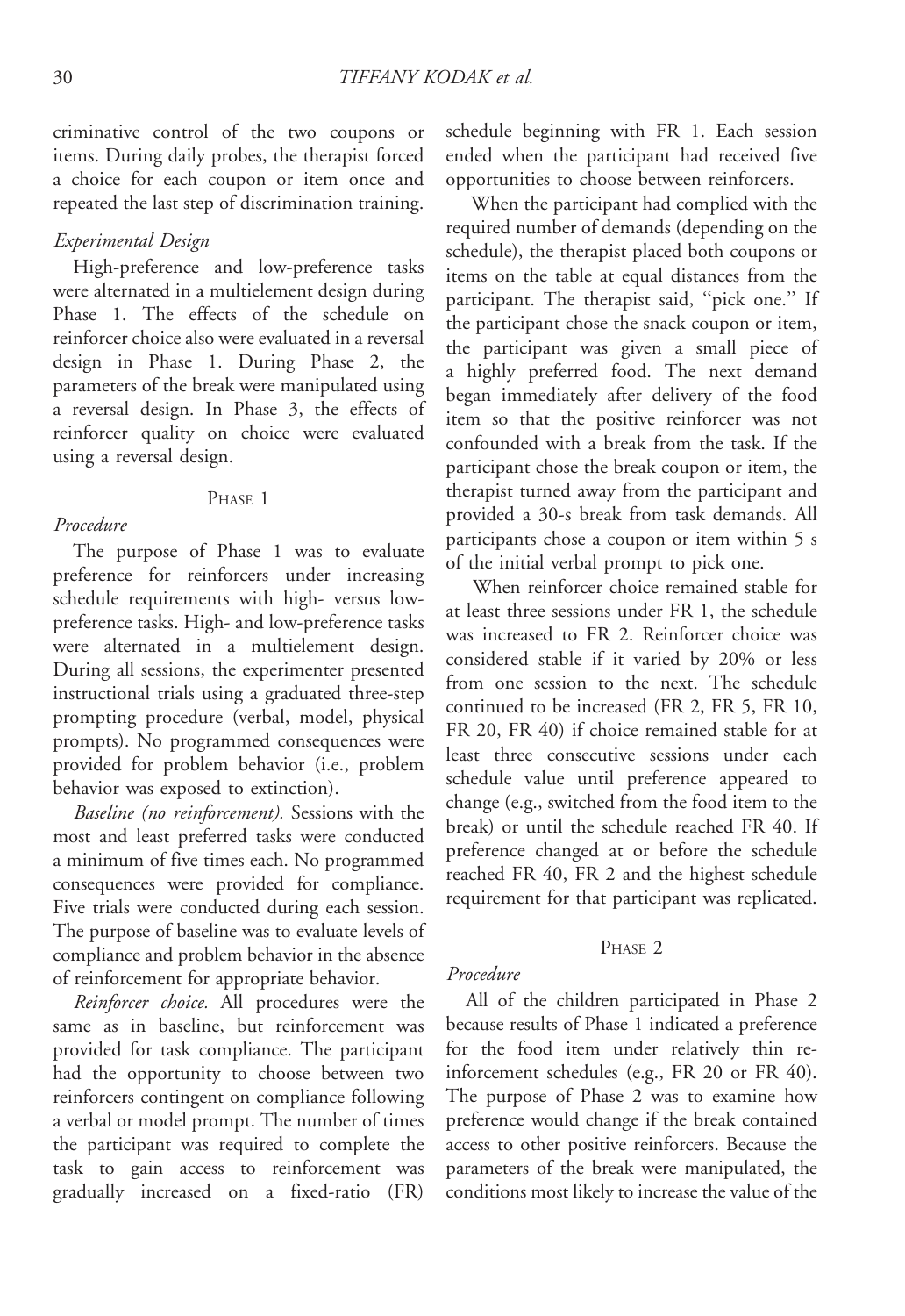break were in effect during this phase. Thus, the low-preference task and the thinnest schedule under which the food reinforcer was consistently preferred over the break were used. All other procedures were identical to those in Phase 1.

Baseline. Data from the last phase in Phase 1 (i.e., when the highest schedule requirement reached by the participant was replicated) served as the baseline data for Phase 2, with two exceptions. First, an additional baseline was conducted with Sam when a change in setting occurred following Phase 1. The baseline for Phase 2 was conducted in the new setting. Second, a relatively rich schedule (FR 5) was chosen as the baseline schedule for Scott because reinforcer choice in Phase 1 was somewhat variable even under rich schedules of reinforcement (e.g., the replication of FR 2). Thus, a baseline phase with this schedule was implemented during Phase 2.

Reinforcer choice. Highly preferred tangible items (i.e., toys), therapist attention, or both were systematically combined with the break. When the break was selected, the therapist removed the task materials, provided the two most highly preferred toys, or delivered attention (i.e., conversation) for 30 s. The separate effects of attention and tangible items during the break were evaluated for 1 participant to identify the particular variables (attention, tangible items, or both) that were responsible for the change in preference. This evaluation was followed by a reversal to the break only (i.e., baseline) and replication of the break plus the relevant variable (attention).

## P<sub>HASE</sub> 3

#### Procedure

Four of the 5 children (Sam, Scott, Casey, and Mary) participated in Phase 3 because they continued to show preference for the food item over the enriched break in Phase 2. The purpose was to examine how preference would change if the quality of the food item was manipulated.

Baseline. Data from the last phase in Phase 2 (when the participant could choose between the

high-preference food item and the enriched break) served as the baseline data for Phase 3, with the exception of Mary, who was the first to participate in Phase 3. We hypothesized that a lower preference food item would lead to a complete switch in preference to the enriched break even when a denser schedule of reinforcement was in place (e.g., FR 10). Therefore, we began Phase 3 under the FR 10 schedule with Mary only. When her preference did not change, the same reinforcement schedules that had been implemented in Phase 2 were used for the remaining participants.

Reinforcer choice. Participants could choose between a low-preference food item or an enriched break (i.e., a break with access to two highly preferred toys and adult attention). A medium-preference food item (i.e., food item ranked in the middle of the items in the food preference assessment) also was evaluated with Mary only. If participants chose the enriched break more often than in baseline, a reversal to the high-preference food item was implemented. Following the reversal, the low-preference food item was reinstated to replicate the change in preference.

The procedures conducted in Phase 3 were modified for Sam after a change in preference from the low-preference food to the break was not replicated (i.e., Sam chose the lowpreference food over the break). An additional preference assessment was conducted to identify a food item that was less preferred than the current food item. The least preferred food item that Sam would consume was evaluated as the second low-preference food item. We also hypothesized that the enriched break may have acquired some aversive properties during the course of the study (e.g., Sam began to push the toys away and wouldn't talk with the therapist during the break). Therefore, choice between the food items and a nonenriched break (i.e., a 30-s break with no toys and attention) was evaluated at the end of the phase.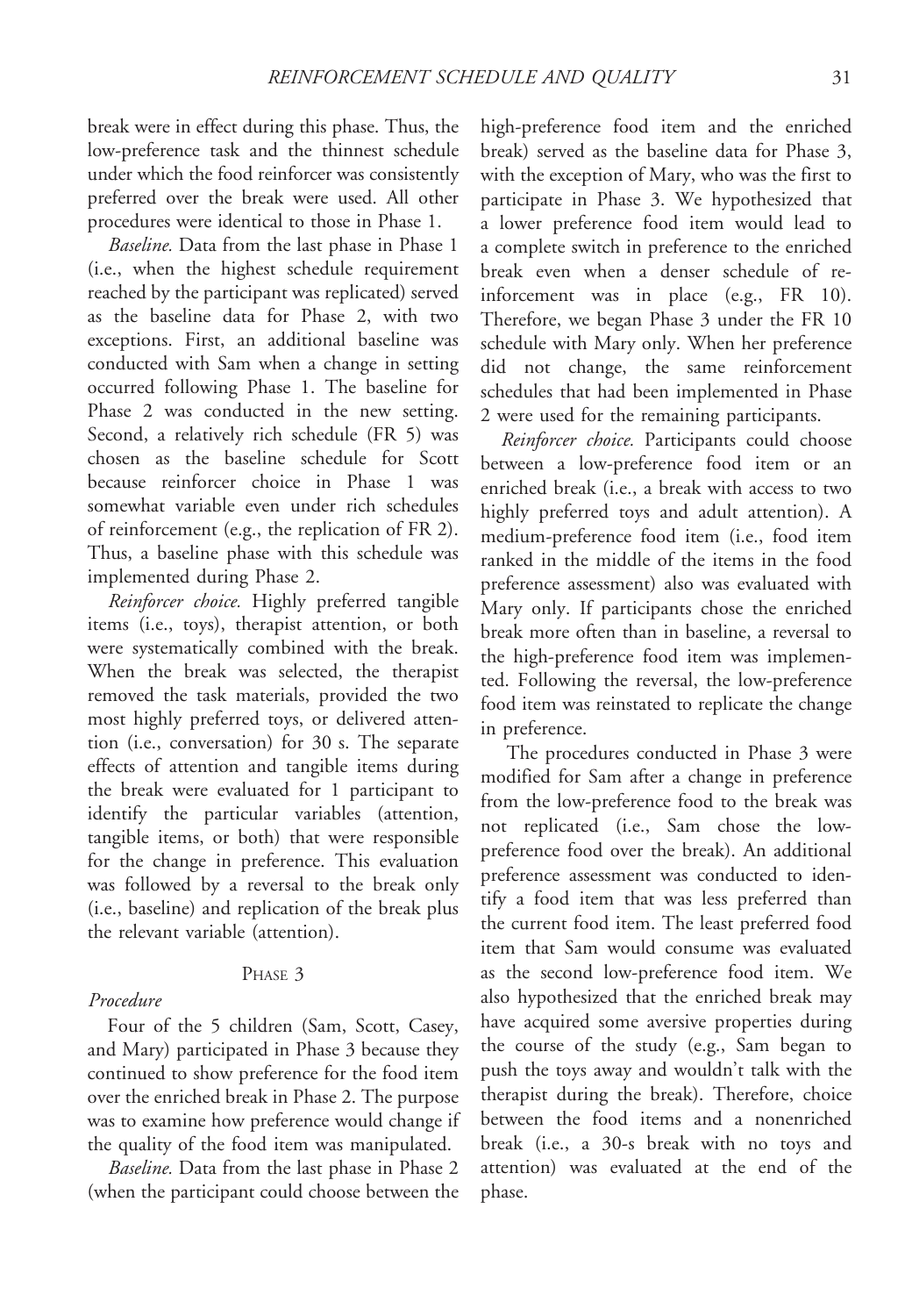## RESULTS

## Functional Analysis

Results of the functional analysis and pairwise comparisons are presented in Figure 1. Casey's functional analysis suggested that problem behavior was maintained by negative reinforcement in the form of escape from demands. Initially, rates of problem behavior were highest in the play and demand conditions. However, results were more clearly differentiated during the last 14 sessions of the assessment, with the highest rates of problem behavior occurring during the demand condition. During the pairwise comparison of food and toy play conditions, higher rates of problem behavior occurred in the toy play condition than in the food condition, suggesting that the behavior was not maintained by access to food. Nonetheless, food cannot be excluded as a possible maintaining reinforcer because problem behavior was observed in the food condition and no food was provided in the toy play condition. Larry exhibited the highest rates of problem behavior during the tangible and demand conditions of the functional analysis, suggesting that his problem behavior was maintained by access to tangible items and escape from demands. Results of the pairwise comparison of food and toy play conditions indicated that problem behavior was not maintained by access to food items. Sam's results suggested that his problem behavior was maintained by adult attention and escape from demands. However, the rate of problem behavior began to increase during the last two sessions of the tangible condition, so a pairwise comparison of the tangible and toy play conditions then was conducted. Results indicated that problem behavior was also maintained by access to toys. The pairwise comparison of toy play and food conditions suggested that problem behavior was not maintained by access to food items. Results of Mary's multielement functional analysis and the pairwise comparison of food and toy play condi-

tions indicated that problem behavior was maintained by escape from demands and not by access to food items. In the first phase of Scott's functional analysis, the highest rates of problem behavior occurred in the tangible condition, suggesting that problem behavior was maintained by access to toys. Problem behavior was also somewhat elevated during the attention condition, increasing to high levels during the final attention session. Due to the nature of the problem behavior during this session (i.e., severe aggression), additional attention sessions were not conducted. Because parent reports and previous observations in the classroom suggested that problem behavior may have been maintained by escape from demands, additional sessions with demand and toy play conditions were conducted to further evaluate this potential function. Results of the pairwise comparisons suggested that problem behavior was sensitive to negative reinforcement and access to food items.

## Phases 1, 2, and 3

The primary dependent variable was reinforcer choice, which is depicted in Figures 2 through 6. Due to the lengthy nature of the evaluation, data from Phase 1 are graphed separately from the data collected during Phases 2 and 3 for each participant. However, data from Phase 1 that served as the initial baseline condition for Phase 2 are reproduced in the second graph for some participants. Results for the two secondary dependent variables (i.e., problem behavior and compliance) are briefly summarized below (session data are available by contacting the first author).

Choice. Overall, Casey showed a strong preference for the food over the break during Phase 1, even under the highest schedule requirement (Figure 2). Although responding was variable under his first exposure to FR 40, Casey showed a clear preference for the food item when FR 40 was replicated. Choice between reinforcers was similar across the highand low-preference tasks. When attention and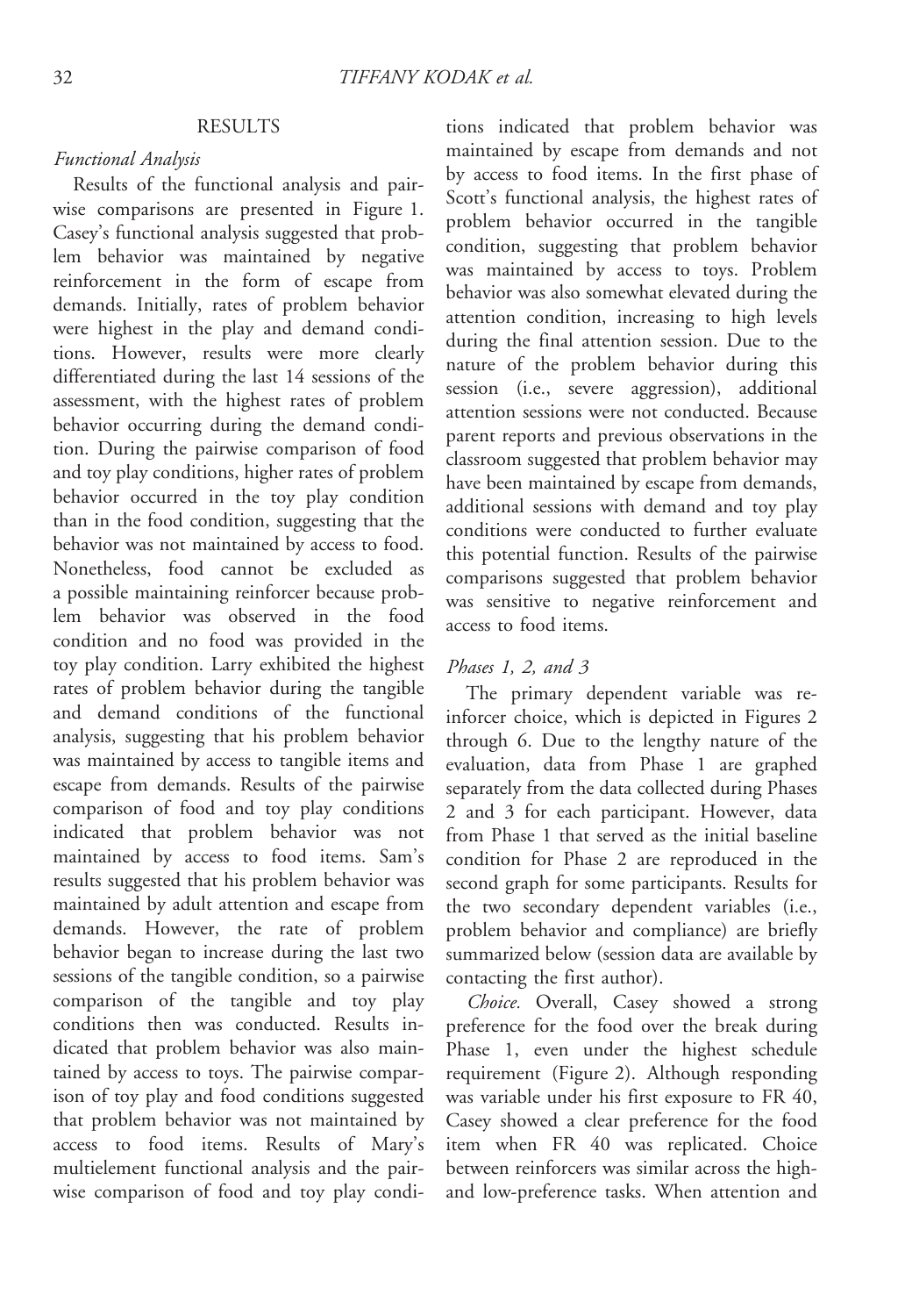

Figure 1. Responses per minute of problem behavior across conditions of the multielement functional analyses and pairwise comparisons for Casey, Larry, Sam, Mary, and Scott.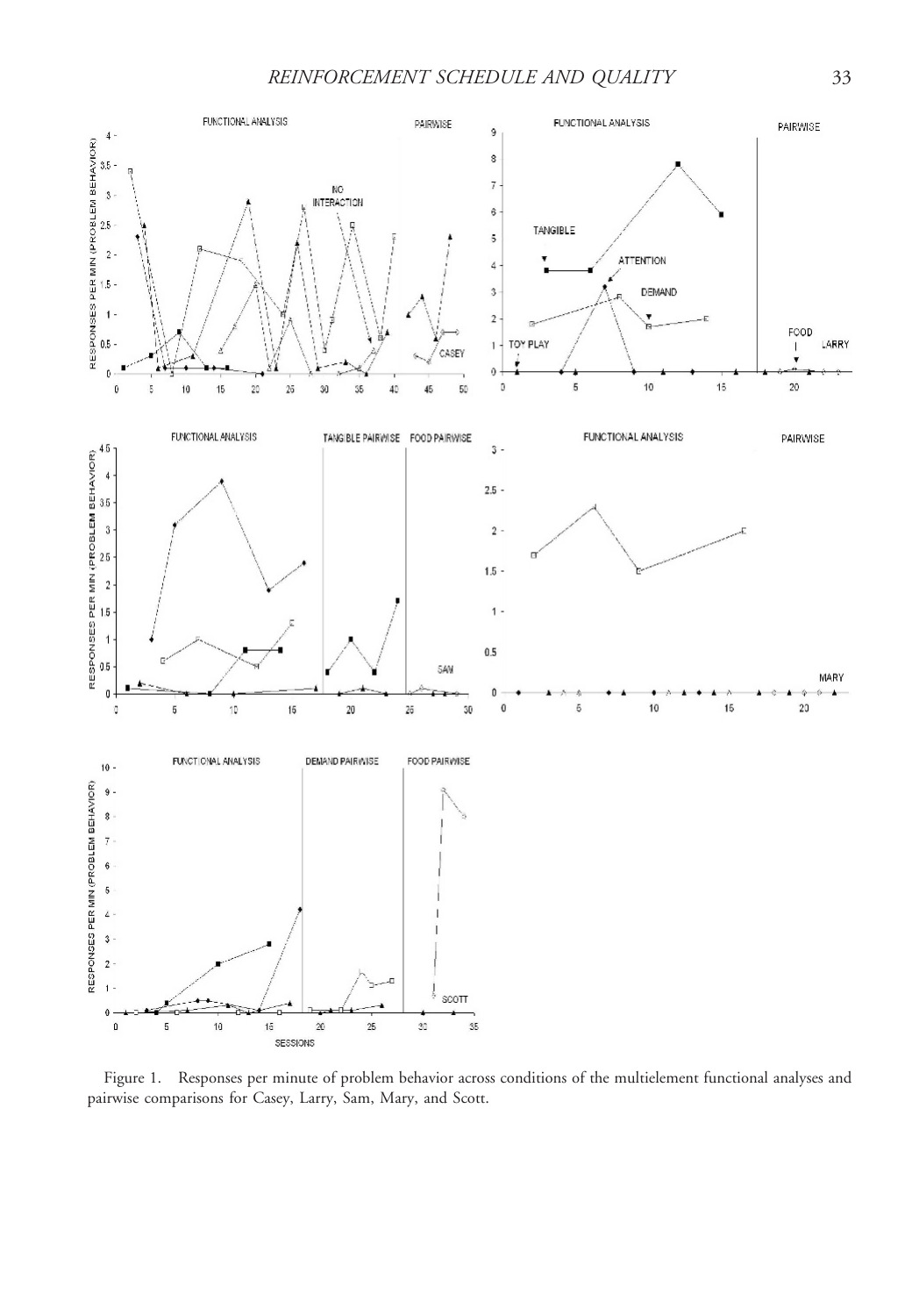

Figure 2. Percentage of trials in which Casey chose the food versus the break across increasing schedule requirements in Phase 1 (top); low  $=$  low-preference task; high  $=$  high-preference task. Percentage of trials in which Casey chose either the high-preference food or the low-preference food versus the break during Phases 2 and 3 (bottom).  $EB =$  enriched break (break with tangible items and attention).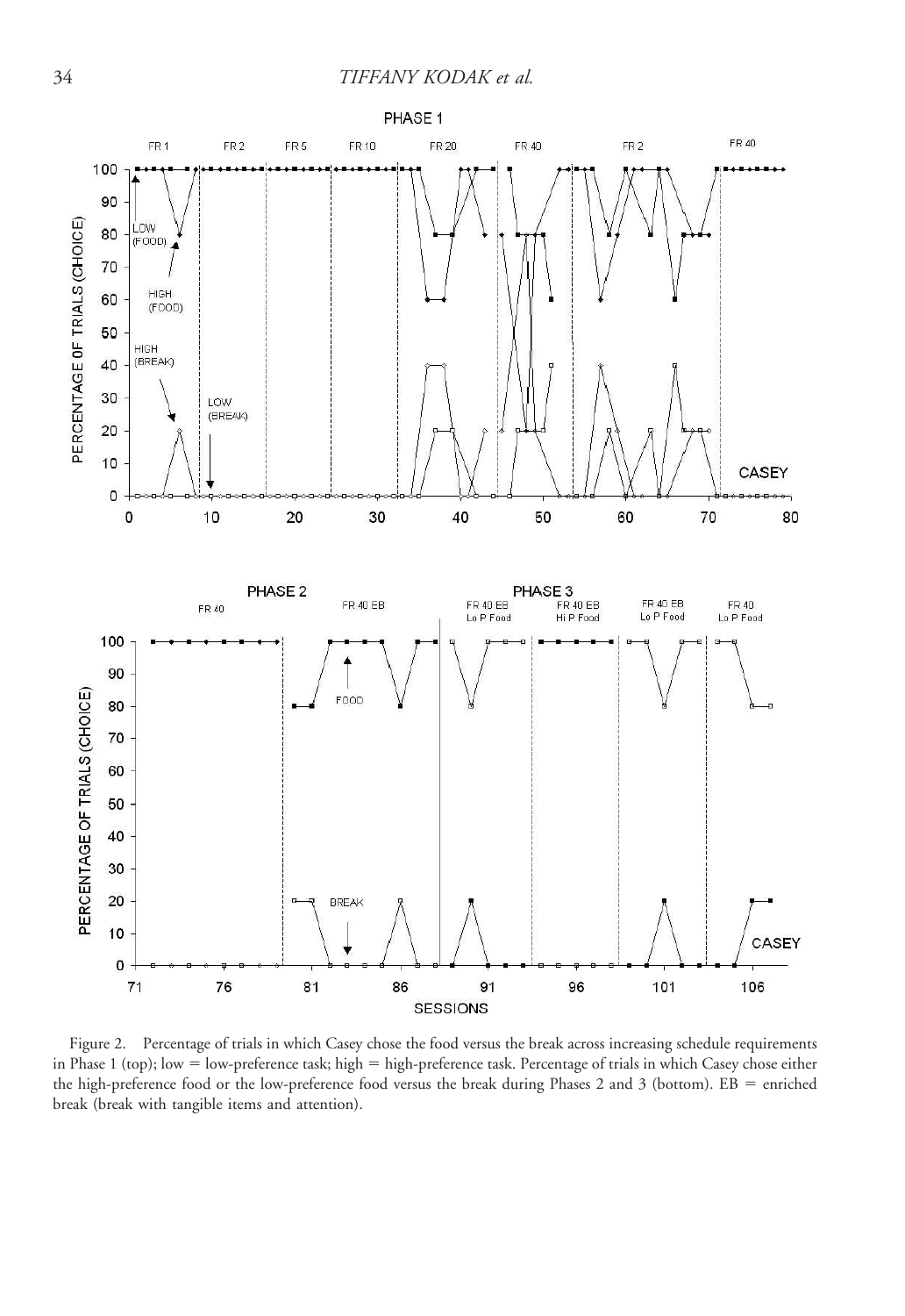

Figure 3. Percentage of trials in which Larry chose the food versus the break across increasing schedule requirements in Phase 1 (top); low  $=$  low-preference task; high  $=$  high-preference task. Percentage of trials in which Larry chose either the high-preference food or the enriched break (EB) during Phase 2 (bottom).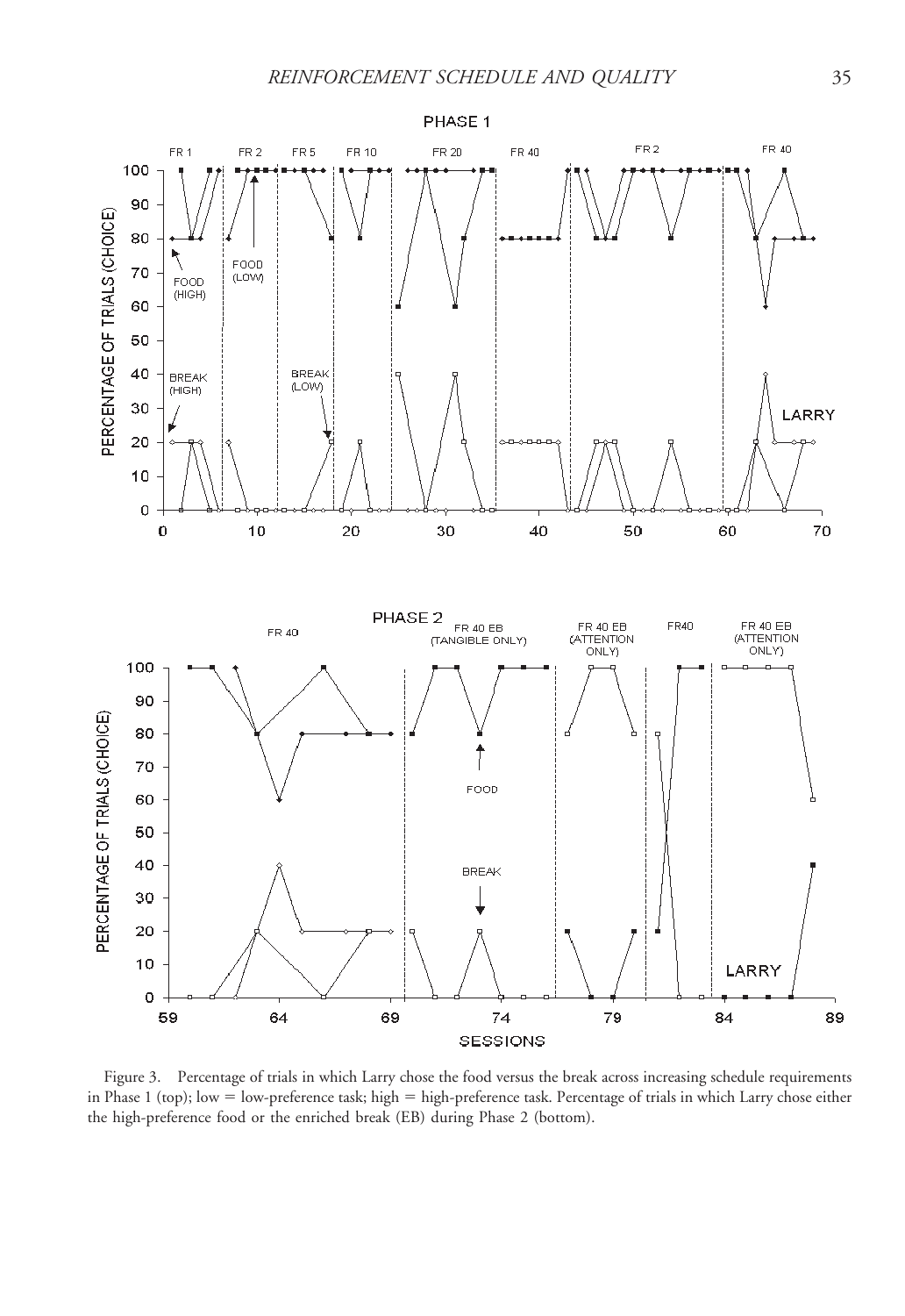

Figure 4. Percentage of trials in which Sam chose the food versus the break across increasing schedule requirements in Phase 1 (top); low  $=$  low-preference task; high  $=$  high-preference task. Percentage of trials in which Sam chose either the high-preference food or the low-preference food versus the break during Phases 2 and 3 (bottom).  $EB =$  enriched break (break with tangible items and attention); Lo P F  $2 =$  second low-preference food item.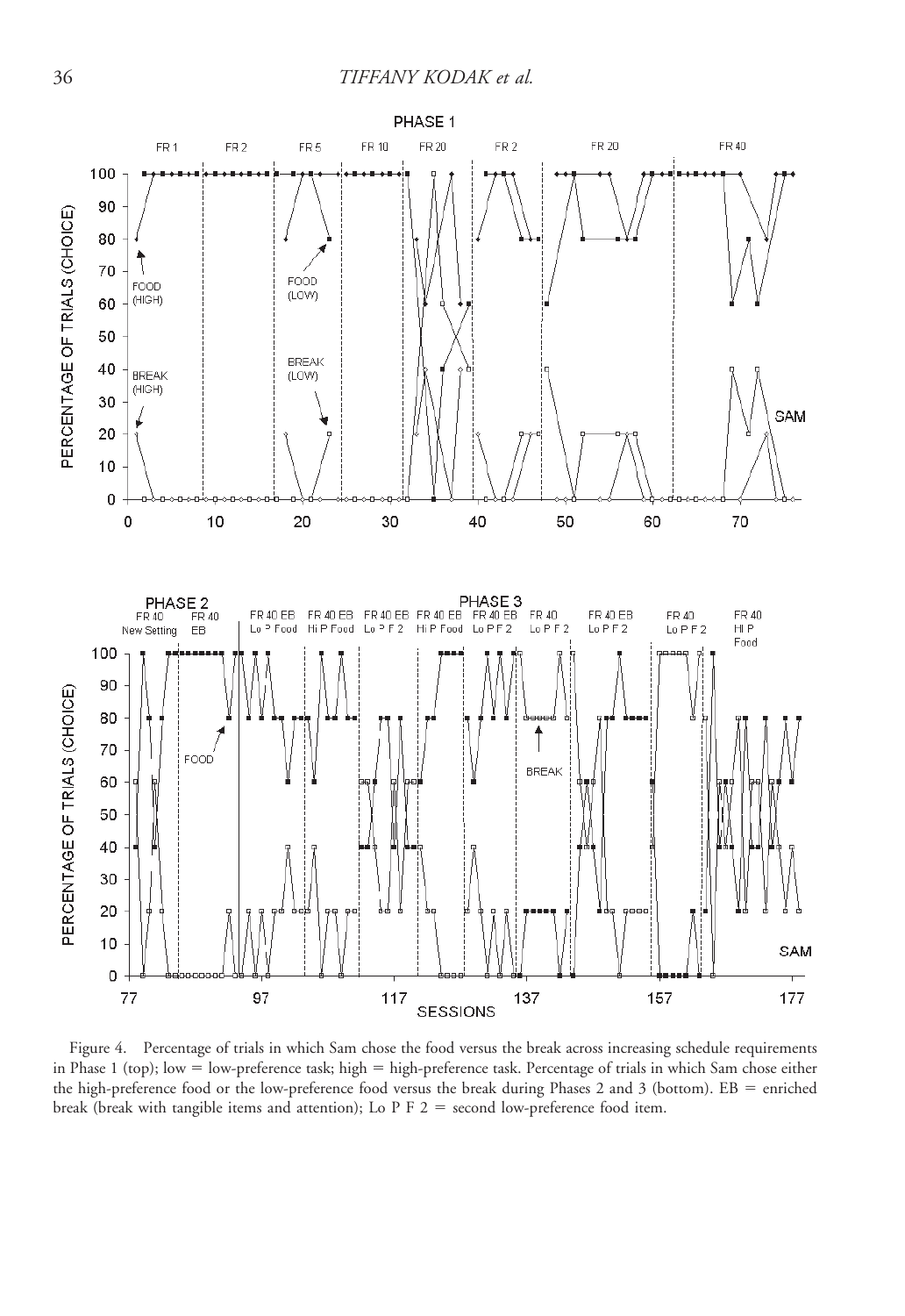

Figure 5. Percentage of trials in which Mary chose the food versus the break across increasing schedule requirements in Phase 1 (top); low  $=$  low-preference task; high  $=$  high-preference task. Percentage of trials in which Mary chose either the high-preference food, medium-preference food, or the low-preference food versus the break during Phases 2 and 3 (bottom). EB = enriched break (break with tangible items and attention); med = medium-preference food item; low = low-preference food item.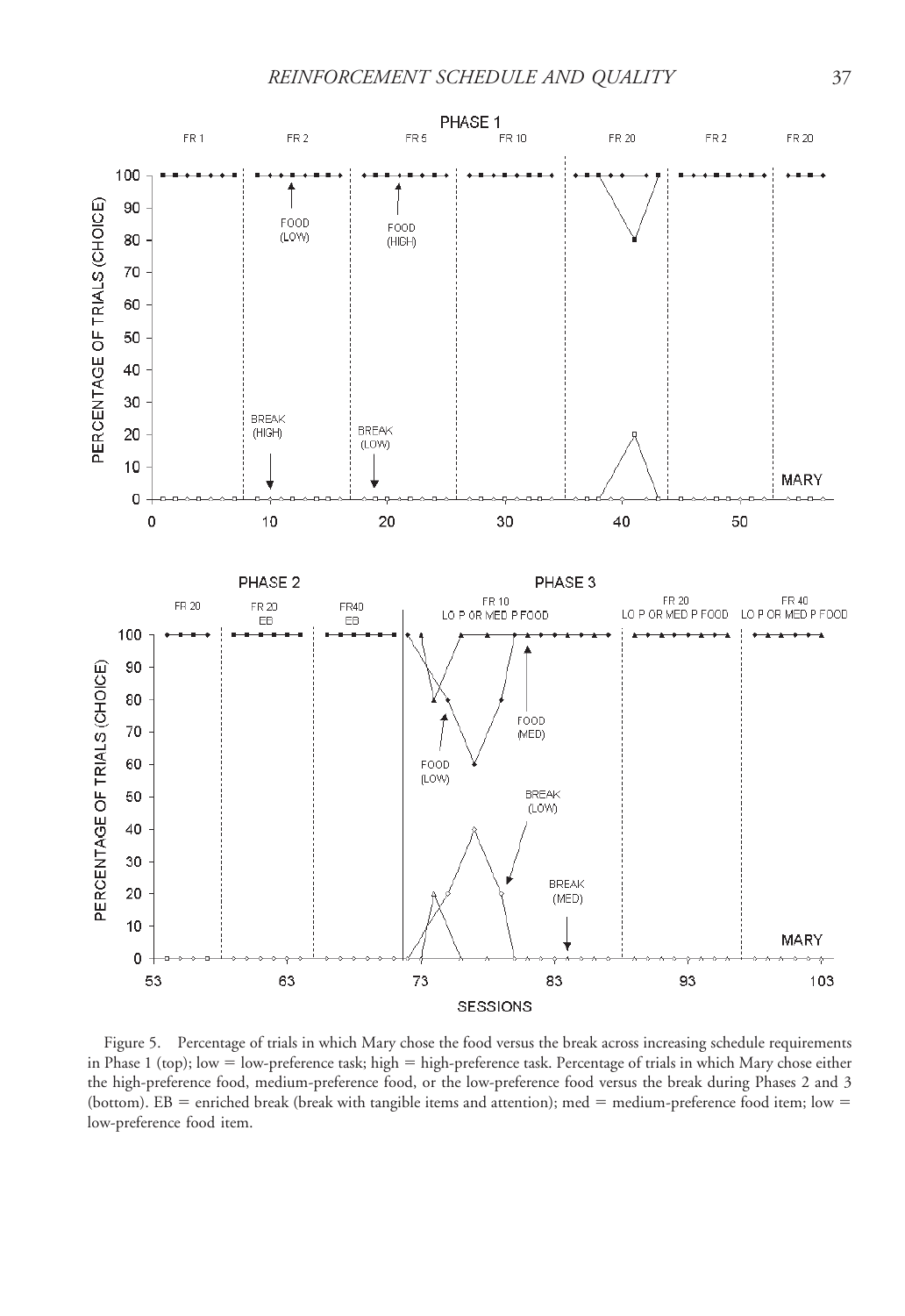

Figure 6. Percentage of trials in which Scott chose the food versus the break across increasing schedule requirements in Phase 1 (top); low  $=$  low-preference task; high  $=$  high-preference task. Percentage of trials in which Scott chose either the high-preference food or the low-preference food versus the break during Phases 2 and 3 (bottom).  $EB =$  enriched break (break with tangible items and attention).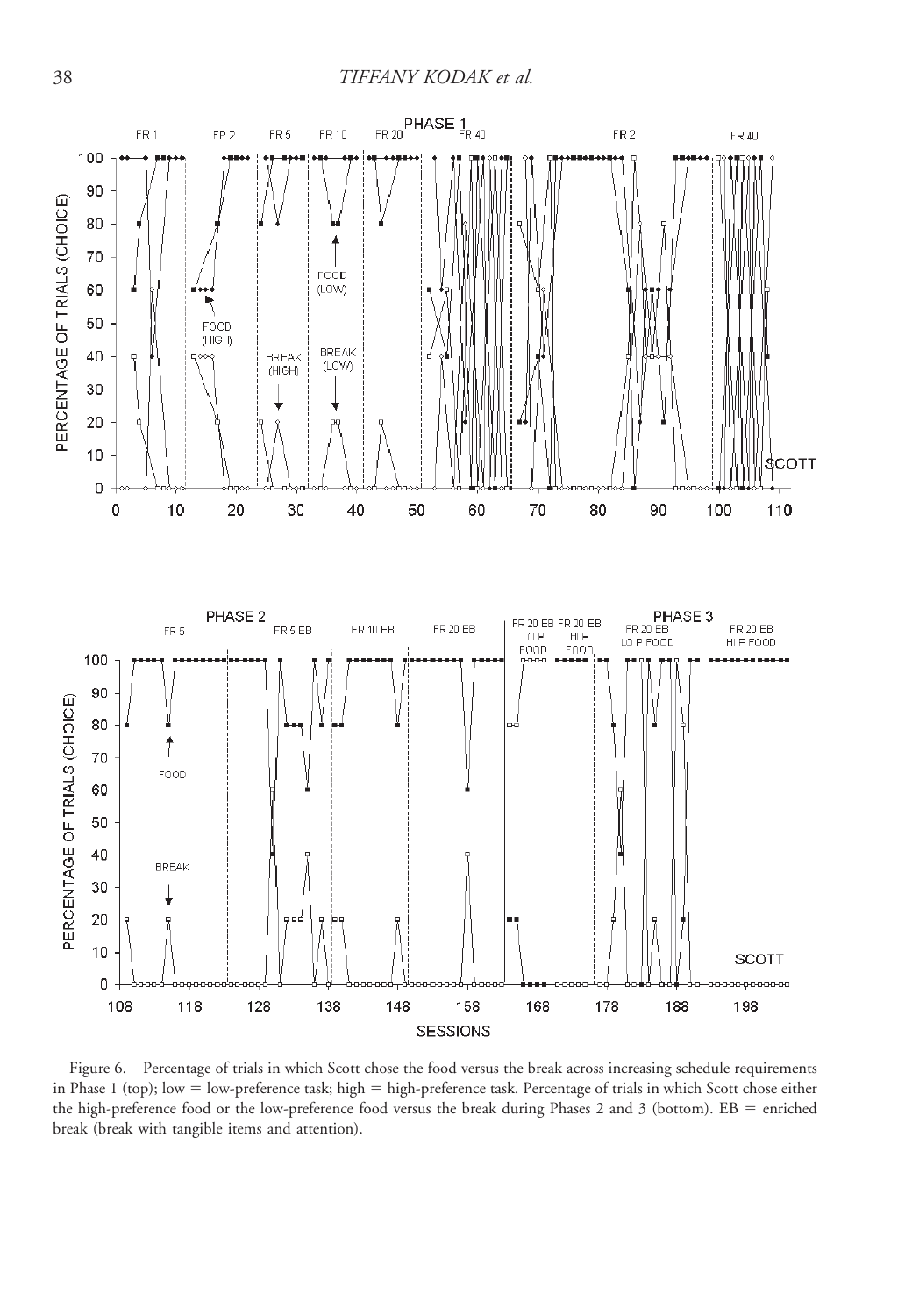highly preferred toys were added to the break during Phase 2 (i.e., the enriched break), he continued to show preference for the food item (Figure 2). Therefore, it was unnecessary to evaluate the individual components of the enriched break. In Phase 3, Casey showed a preference for the break when the lower preference food and either an enriched break or a nonenriched break (last condition) were available concurrently.

Results for Larry also indicated a clear preference for the food item over the break under all schedules of reinforcement in Phase 1 (Figure 3). The break was chosen more often during the low-preference task under the FR 20 schedule. However, choice responding was similar for both tasks under the FR 40 schedule. During Phase 2, Larry preferred the food item to the break unless attention was delivered during the break (Figure 3).

Sam showed a preference for the food item over the break, regardless of the preference level of the task, until the schedule reached FR 20 in Phase 1 (Figure 4). Under the initial FR 20 schedule, preference was variable and unstable; however, he showed a clear preference for the food item to the break when the FR 20 schedule was reintroduced. In fact, preference for the food item was maintained even when the schedule was increased to FR 40. Although choice was fairly similar across both tasks, Sam was more likely to choose the break over the food when working on the low-preference task under FR 20 and FR 40. Sam's choices for the food versus the break under FR 40 were somewhat more variable when this condition was conducted in a new setting as the baseline for Phase 2 (Figure 4). However, he showed a consistent preference for the food item when he could choose between the food and an enriched break. When the first low-preference food item was introduced (i.e., ranch-flavored Pringles $\mathcal{B}$ ) during Phase 3, preference was more variable than it had been during baseline, although he continued to show preference for

the food item. When the second low-preference food item (i.e., dried apple) was introduced, preference became more variable. Sam chose the enriched break more than the food item during some of the sessions. However, he chose the food over the enriched break when the second low-preference food was reintroduced.

Anecdotal observations suggested that the enriched break may have acquired some aversive properties for Sam. He began to push the toys away and would not talk with the therapist during the break. Choice between the lowpreference food item and a nonenriched break was conducted to evaluate this hypothesis. Sam immediately showed a change in preference from the food to the nonenriched break, and these results were replicated. In the last panel of Phase 3, Sam did not show a consistent preference for either the high-preference food or the nonenriched break until the last few sessions, during which he chose the food somewhat more than the break.

Mary consistently showed a clear preference for the food item over the break, regardless of the reinforcement schedule or preference level of the task in Phase 1 (Figure 5). Preference for the food persisted even when the enriched break was introduced and the schedule was increased from FR 20 to FR 40 in Phase 2 (Figure 5). When she could choose between a low- or medium-preference food and the enriched break under FR 10 in Phase 3, she initially began to choose the break over the food on some trials. However, exclusive preference for the food returned after the fifth session and was maintained throughout the rest of the phase, despite an increase in the schedule to FR 40.

During Phase 1, Scott's preference for the food over the break was initially somewhat variable, but he consistently chose the food more often than the break as the schedule was increased to FR 20 (Figure 6). Preference became highly variable when the schedule was increased to FR 40. Although Scott chose the food item more than the break in the majority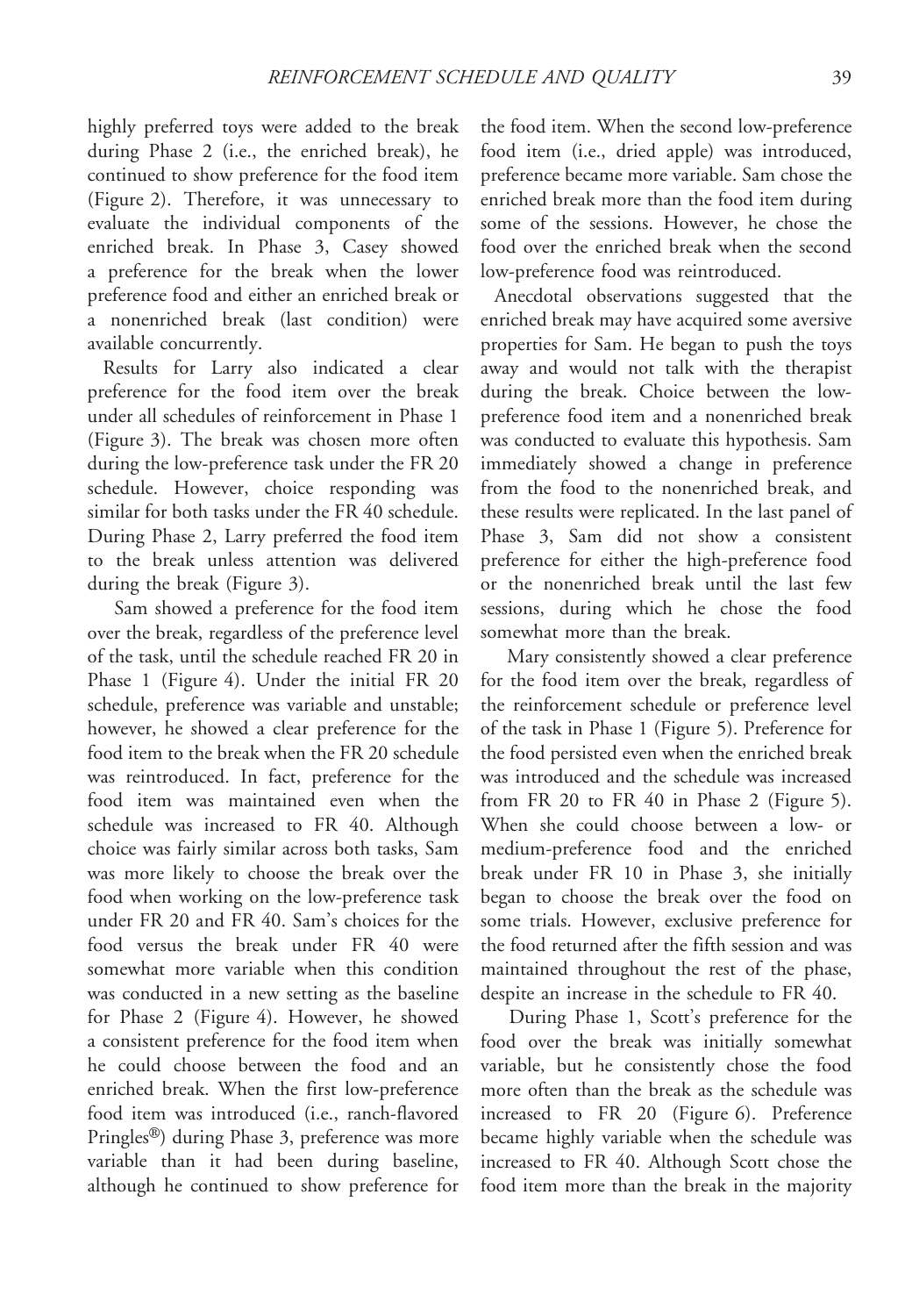of sessions, he showed exclusive preference for the break during some of the sessions, and these results were replicated. Results were similar across low- and high-preference tasks. A relatively rich schedule (FR 5) was chosen as the baseline schedule for Phase 2 because preference was somewhat variable even under rich schedules of reinforcement (e.g., the replication of FR 2). Scott showed a preference for the food over the nonenriched break during baseline. When the enriched break was introduced, he continued to show preference for the food even when the schedule was increased to FR 10 and FR 20. When the low-preference food item was first introduced during Phase 3, preference switched from the food to the enriched break. However, Scott's choices were highly variable during the replication phase. He showed exclusive preference for the break in some sessions, although he chose the food item more than the break in the majority of sessions. This variability was not observed when the high-preference food was reintroduced in the final phase, during which he showed exclusive preference for the food.

Problem behavior and compliance. For all participants, compliance remained relatively high throughout all phases of the study. Four participants engaged in very little problem behavior after an initial decrease in responding during Phase 1. Casey exhibited higher rates of problem behavior under thinner schedules of reinforcement during all phases even though behavior was on extinction. Rates of problem behavior were near zero under the rich schedules of reinforcement but increased under the FR 40 schedule in each phase. Rates of problem behavior were slightly higher during low-preference tasks for Larry, Sam, and Scott.

## DISCUSSION

Of 5 children with autism who displayed problem behavior that was maintained by escape from demands, all but 1 (Scott) showed a clear preference for food over a brief break from tasks, regardless of the reinforcement schedule. Scott, Mary, Casey, and Sam showed preference for the food item even when attention and tangible items were available during the break. Larry displayed a change in preference when attention was available during the break. Of the 4 children who participated in Phase 3, 3 (Sam, Casey, and Scott) showed a change in preference when the quality of the food item was manipulated. However, Mary continued to choose the medium- and lowpreference food over the break, despite increases in the schedule to FR 20 and FR 40. Together, these results extend previous research by further evaluating the conditions under which individuals who engage in escape-maintained behavior prefer a food reinforcer over a functional one.

The present investigation was arranged as an analogue of treatment situations in which positive reinforcement for appropriate behavior is in direct competition with negative reinforcement for problem behavior. Nonetheless, the relative potency of food as a reinforcer in this study and in previous research (DeLeon et al., 2001; Lalli et al., 1999) has a number of implications for the use of reinforcement as part of treatment for escape-maintained behavior. Results suggest that teachers and parents should consider using highly preferred positive reinforcers when it is difficult or inconvenient to deliver the functional reinforcer (escape) for appropriate behavior or to withhold escape contingent on problem behavior (e.g., the person is too large to guide physically). Providing preferred food reinforcers contingent on compliance may effectively increase compliance, even if problem behavior continues to produce access to a break. However, food items chosen randomly rather than via systematic preference assessments may not effectively compete with escape-maintained behavior. Results also suggest the importance of assessing preference for positive versus negative reinforcement under different conditions. Preference for highly preferred food reinforcers may be influenced by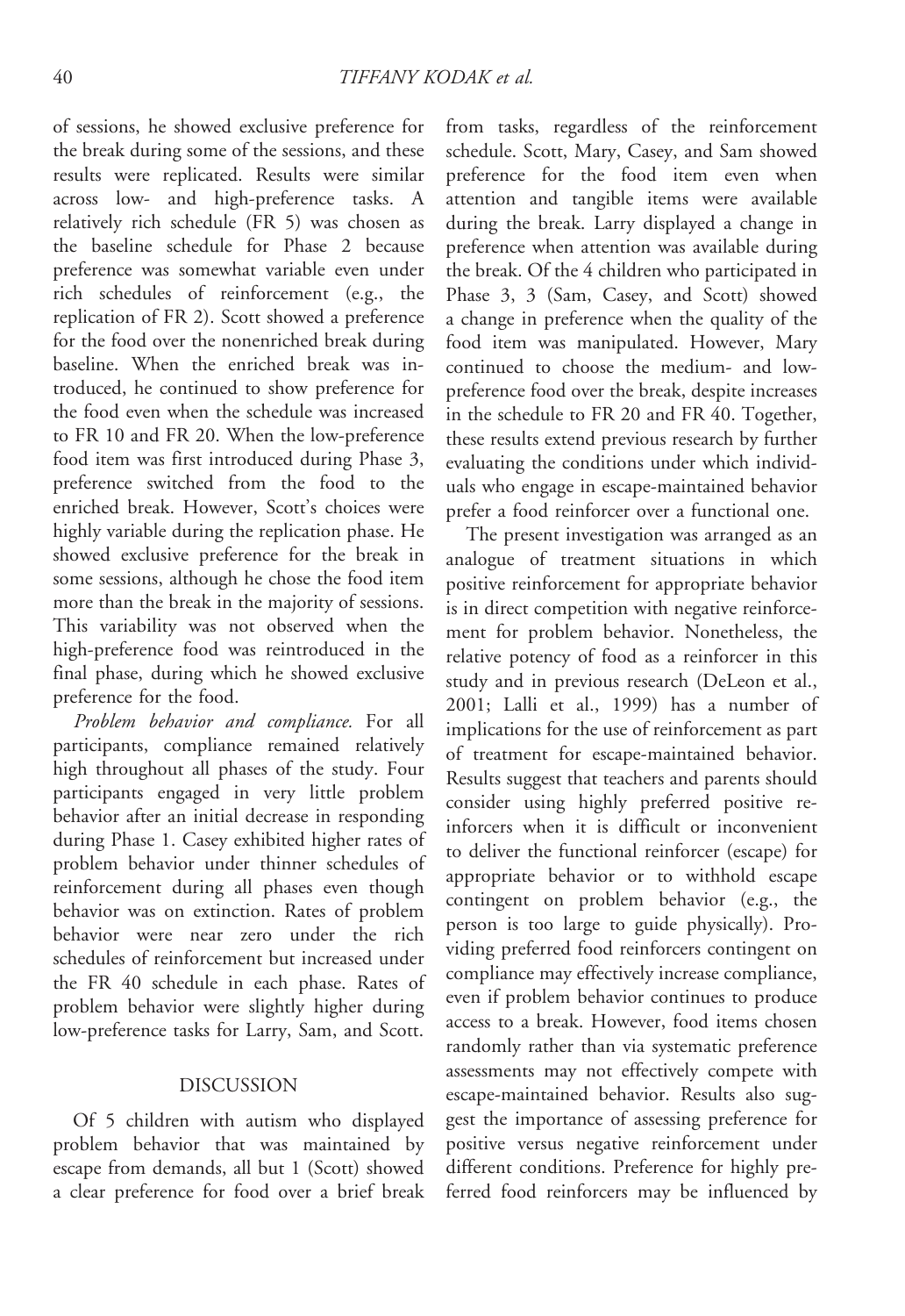additional variables such as the effort required to gain access to the food item or delays to reinforcement. Future research should evaluate how additional parameters of reinforcement influence the effectiveness of food reinforcers during treatment of escape-maintained behavior.

These findings add to the literature on reinforcer choice and preference in several ways. First, previous studies comparing choice between positive and negative reinforcement did not specifically assess or manipulate the preference level of the task, an important EO for negative reinforcement (DeLeon et al., 2001). Results from the current investigation suggest that the preference level of the task may not necessarily affect preference for food over a break. It should be noted that all tasks included in the assessment were those that had occasioned problem behavior during the functional analysis. Thus, the relevant EO should have been in effect. However, extinction for problem behavior may have masked differences in choice during high- and low-preference tasks. Alternatively, food may have been such a potent reinforcer that the participants preferred the food reinforcer over the functional reinforcer, regardless of the EO for the break. Another possible explanation is that the EOs associated with the two tasks were fairly similar. High- and low-preference tasks were identified via a task choice assessment. A better method for identifying variations in task preference would have been to evaluate the amount of problem behavior and compliance associated with each task. In a relevant study, Vaughn and Horner (1997) evaluated rates of problem behavior during high- and low-preference tasks with individuals with severe disabilities. Higher rates of problem behavior were observed when students were required to complete less preferred tasks. In addition, the high-preference tasks were consistently chosen over the lowpreference tasks when students were permitted to choose between tasks.

Second, the present investigation evaluated choice between a food reinforcer and multiple functional reinforcers. In previous investigations (DeLeon et al., 2001; Lalli et al., 1999), participants could choose between a food item and a break alone, although some children may prefer escape to an enriched environment over escape alone (Golonka et al., 2000; Piazza et al., 1997). Furthermore, it is unlikely that attention or toys would be unavailable during work breaks in the natural environment. (The participants in the present investigation were allowed to play with toys during breaks in their classroom setting.) Therefore, evaluating preference for food versus a break alone may have limited the generality of previous research findings. Although the problem behavior of 3 children (Sam, Scott, and Larry) was maintained by attention or tangible items in addition to escape from demands, only Larry shifted preference from the food reinforcer to the break when attention and tangible items were added to the break during Phase 2. Interestingly, Larry preferred the break when attention was delivered during the break, even though results of his functional analysis indicated that problem behavior was maintained by tangible items but not by attention. One possible explanation for this finding is that the type of attention manipulated in the functional analysis (reprimands) did not function as a reinforcer, unlike other forms of attention (e.g., physical attention, praise).

Results of Phase 3 for Sam indicated that attention may have become aversive because he chose the low-preference food item over the break only when the break was enriched with toys and attention. Adult attention may have become aversive over the course of the study because it was repeatedly paired with demands. It is also possible that Sam became satiated by attention, because attention was delivered continuously in the form of demands prior to the break, with praise and conversation delivered during the break. Results for 1 partic-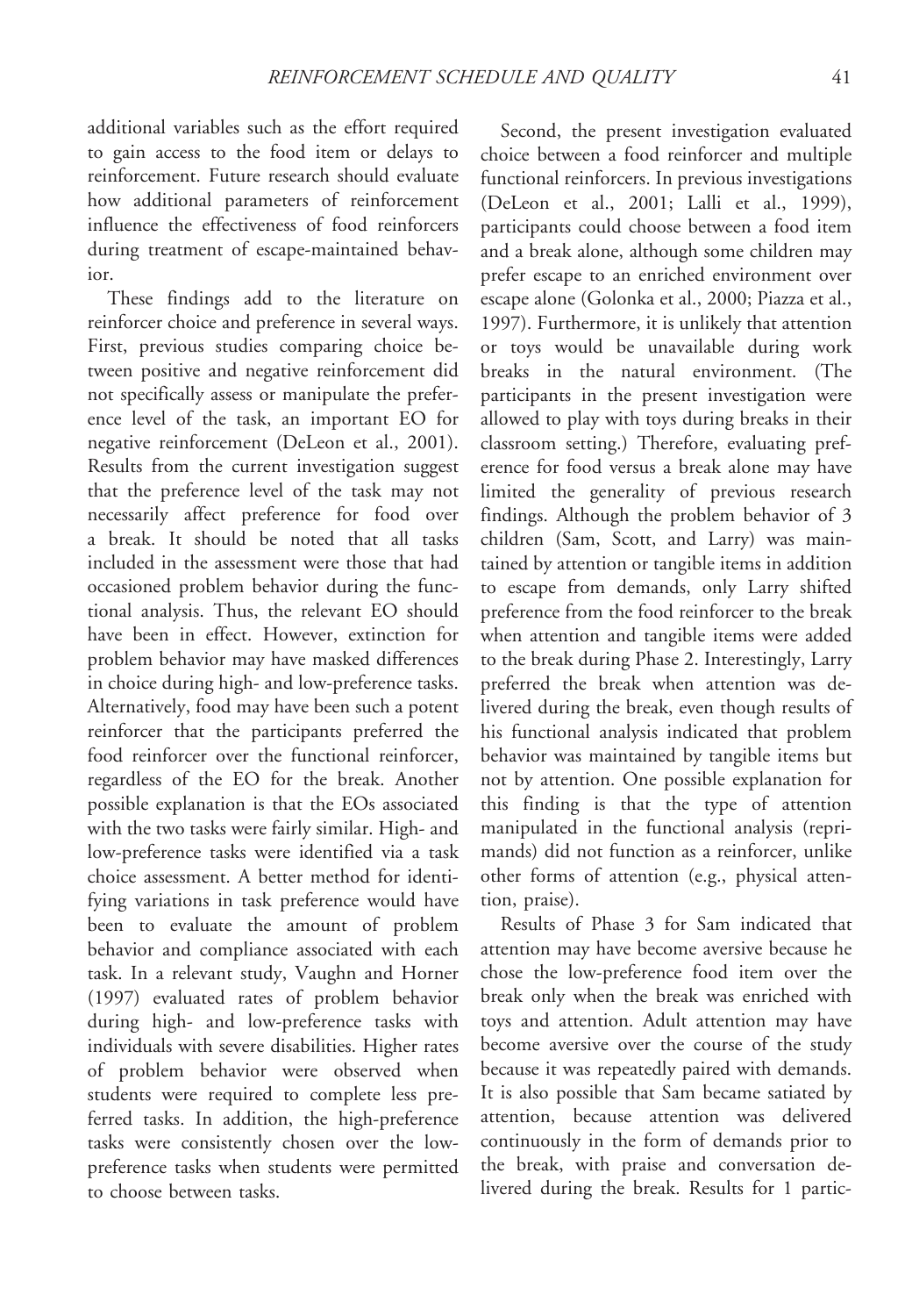ipant in a study by Vollmer and Iwata (1991) suggested that attention switched from a reinforcing stimulus to an aversive stimulus after the individual was repeatedly exposed to 15 min of presession attention. The participant began running away from the therapist and threw items at the therapist who was attempting to deliver attention. However, another possible explanation is that Sam began receiving stimulant medication during this phase. Previous research suggests that stimulant medication may function as an abolishing operation for attention-maintained problem behavior (Northup et al., 1999). Thus, the provision of stimulant medication during Phase 3 may have decreased the value of attention or tangible items, resulting in Sam's preference for the food over the enriched break.

Third, the present investigation adds to the literature by replicating DeLeon et al. (2001) with multiple participants. For the 1 participant in the DeLeon et al. study, preference for food switched to the break under thin schedules of reinforcement (i.e., FR 10), although this result was not replicated within subject. In the present investigation, choice was somewhat more variable under the thinner reinforcement schedules for 3 participants in Phase 1 (Sam, Casey, and Scott); however, all participants usually preferred the food to the break when a potent food item was identified via a systematic preference assessment and the break was not combined with other positive reinforcers. In addition, the increased variability in choice under the thinner schedules was not replicated within subject for Casey and Sam, a finding reported by DeLeon et al. It is possible that the EO for the break decreased as a result of repeated exposure to the task under thin reinforcement schedules. That is, the task may have become less aversive after the participant had been exposed to numerous instructional trials (e.g., Smith, Iwata, Goh, & Shore, 1995). If so, a break from the task may have become less valuable, decreasing the likelihood that the participant would choose the break over the food.

Results of the study also can be understood by considering some concepts drawn from behavioral economics, specifically the degree of demand elasticity for the reinforcers and the type of economy. Demand elasticity is determined by changes in consumption of a reinforcer as the price of the reinforcer is manipulated. Demand is considered relatively elastic if consumption of the reinforcer is readily influenced by changes in the price of the reinforcer (e.g., increases or decreases in the schedule). The nature of the commodity (essential or nonessential) is one variable that can influence demand elasticity (Hursh, 1984). Essential commodities, such as food, usually have few substitutes. Toys and breaks from work are probably nonessential commodities. In the present study, participants may have continued to prefer the food item under thin schedules of reinforcement, even when other reinforcers were added to the break, because the food item was an essential commodity. The type of economy (open or closed) also may influence responding during choice situations. Individuals may not engage in a response at the same rate in experimental sessions if the commodity is available independent of responding outside the session (an open economy) rather than if the commodity is available only for responding during the session (a closed economy; Hursh, 1978). The participants in the present study typically had access to numerous breaks outside the experimental sessions, including a break immediately prior to and immediately following the sessions. This approximation of an open economy may account for the relative elasticity of escape. Although food also was available outside the sessions, participants may not have had access to the specific food items that were used as reinforcers.

One limitation of the study was the failure to demonstrate experimental control over choice responding with most of the participants in Phase 1, with all but 1 participant in Phase 2, and with Mary in Phase 3. For these partici-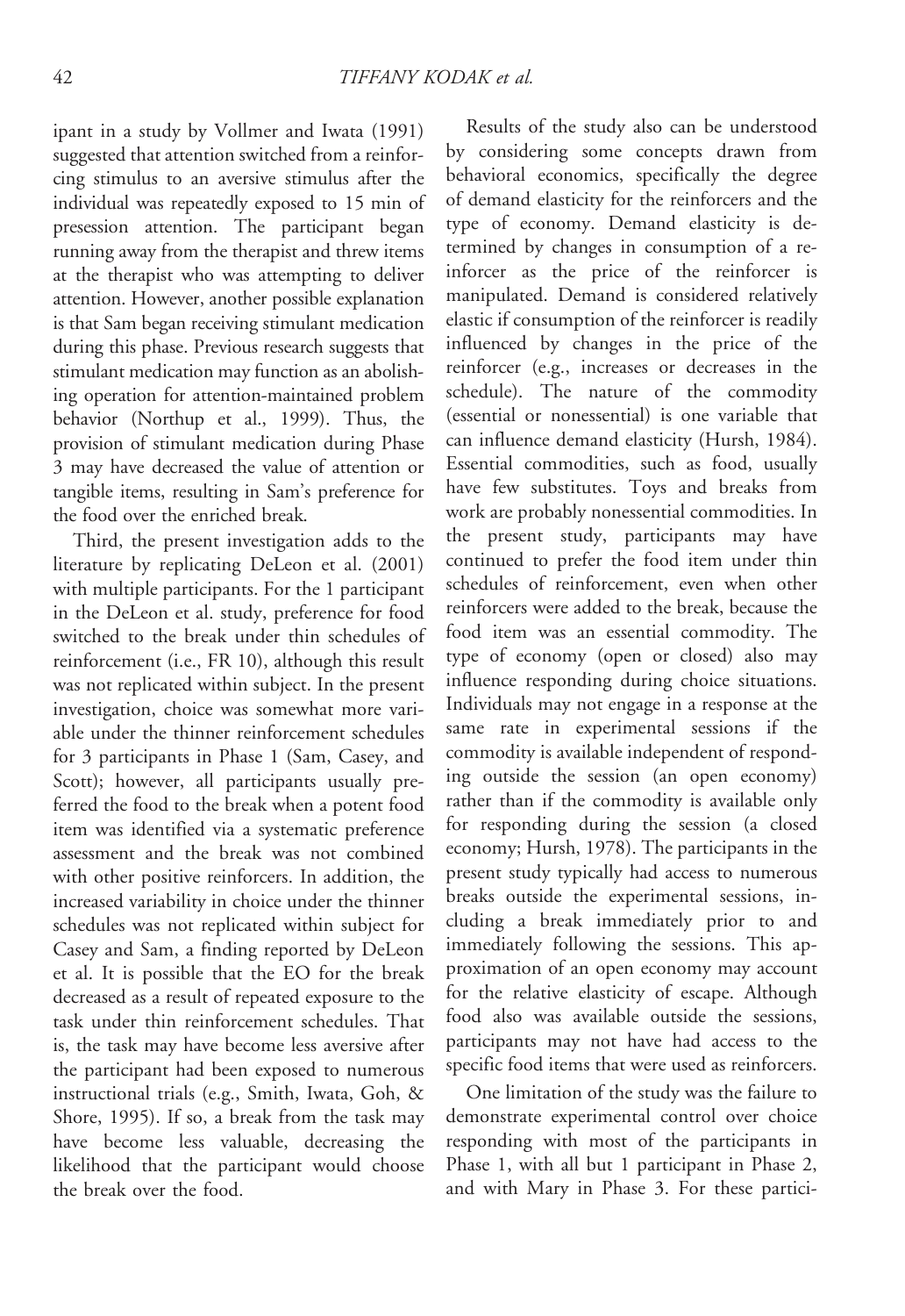pants, choice was not highly or consistently sensitive to the variables that were manipulated in these phases, an outcome that was not anticipated due to previous research on these factors. A multiple baseline across participants design could be implemented in future studies to demonstrate experimental control during manipulations of the schedule value. In the event that choice responding is not sensitive to manipulations of the independent variable, choice between the currently preferred reinforcer and no reinforcement could be implemented to demonstrate experimental control.

Several of the findings were not replicated within subject in Phase 1, as noted previously. In addition, an apparent change in preference from the food to the break was not replicated for Scott in Phase 3. These failures to replicate may indicate that uncontrolled variables influenced the results. In fact, these results and those of DeLeon et al. (2001) suggest that choice between food and breaks may be influenced by additional variables that were beyond the scope of the present study (e.g., recent history with certain schedules, decreased aversiveness of the task). Future research should investigate why preference for reinforcers under increasing schedule requirements may fluctuate over time.

An additional limitation was that participants were able to escape the analogue instructional context earlier by choosing the food item over the break because session duration was trial based. Thus, the participants' choice behavior may have reflected a greater sensitivity to molar escape contingencies (the total session duration) than to the immediate (molecular) contingencies. In addition, the schedule of reinforcement was not thinned past FR 40. Due to the participants' schedules, daily sessions were limited to 1-hr time blocks. One session under the FR 40 schedule required approximately 45 min to complete for most participants. Thus, thinner schedules likely would have required prohibitive session lengths. A final limitation was

that food appeared to be a functional reinforcer for Scott's problem behavior and could not be excluded as a maintaining reinforcer for Casey's behavior. Nevertheless, the results for Casey and Scott were similar to those for the other participants.

Results of the present investigation have several implications for future research. More research is needed to identify factors that may influence preference for competing reinforcers. One possible area of future research involves evaluating other aspects of escape from demands. For example, lengthier breaks may be more likely to compete with food reinforcers as the work requirements increase. Additional research on economic variables (i.e., open and closed economies, increasing unit price) could be conducted to evaluate the factors that influence choice. For example, food reinforcers evaluated within session could be available following experimental sessions to determine whether choice between a food item and a break would be influenced by postsession reinforcement. Comparing choices when reinforcers are immediate versus delayed would be another important area of research. For example, children who show a preference for immediate food over an immediate break could be given a choice of two different tokens while completing the schedule requirements of a task. One token would be exchangeable for food and the other would be exchangeable for a break following the completion of the task. Would preference change when reinforcers are delayed under the token economy? Variables that may be responsible for fluctuations in preference over time (e.g., repeated exposure to increasing schedule requirements; gradual increases in the schedule) also should be evaluated.

#### REFERENCES

DeLeon, I. G., & Iwata, B. A. (1996). Evaluation of a multiple-stimulus presentation format for assessing reinforcer preferences. Journal of Applied Behavior Analysis, 29, 519–533.